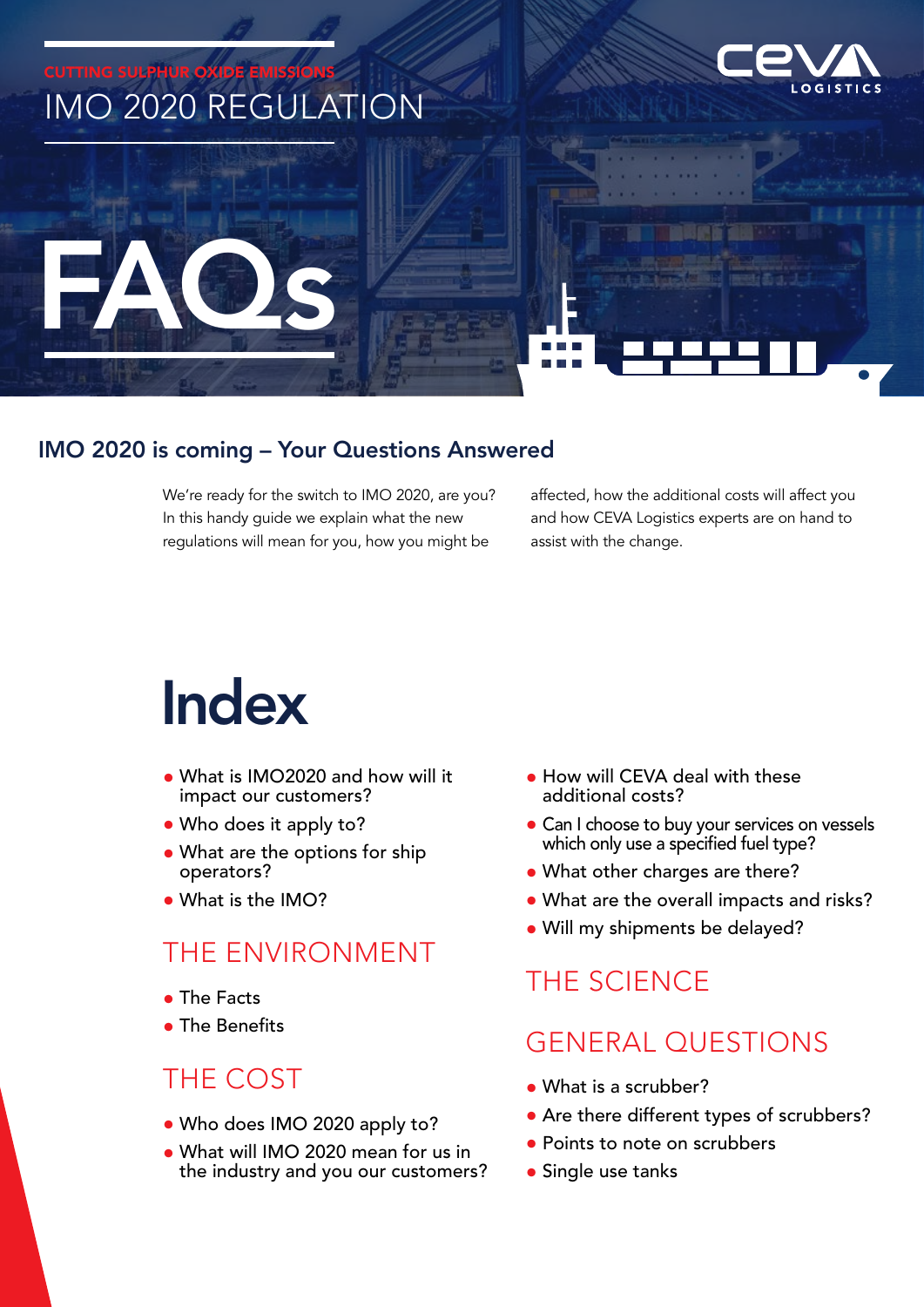

# FAQs

### • What is IMO2020 and how will it impact our customers?

New regulations are being introduced by the IMO (the International Maritime Organization) on January 1st 2020 and they are referred to as IMO 2020. The aim of this change is an emissions cut which will significantly reduce the shipping industry's impact on the general public and the environment.

All ship operators need to comply with these new regulations whether by upgrading vessels or fuel. This is a compulsory change in the rules from January 1st 2020.

The new rules aim to reduce sulphur oxide emissions from ships. From that date, all merchant vessels must use marine fuels with a maximum Sulphur content of 0.5% compared with the current 3.5%.

### • Who does it apply to?

IMO 2020 applies worldwide and across the oceanfreight industry. Port authorities and country administrations will be checking for compliance. Penalties will be imposed if the regulations are not observed.

Depending on the jurisdiction where the offence is committed the penalties can be high fines, the arrest of the ship or imprisonment of the captain.

### • What are the options for ship operators?

Effectively there are three options for vessel operators in order that they comply with the new regulations :

- Use scrubbers
- Change to using non-petroleum based fuels
- Change to using a Very Low Sulphur Fuel

### • What is the IMO?

The IMO is the International Maritime Organization. Headquartered in London, UK it is the United Nations specialized agency with responsibility for the safety and security of shipping and the prevention of marine and atmospheric pollution by ships worldwide.

It has been working to reduce harmful effect of shipping on the environment since the 1960s. In 1997 a formal protocol called Annex VI to the International Convention for the Prevention of Pollution from Ships (and known as MARPOL Convention) was adopted to aid this process.

## THE ENVIRONMENT

### • The Facts

Despite being one of the cleanest forms of transportation for moving large quantities of goods, the shipping industry as a whole currently emits eight million of ton of Sulphur Oxides per year into the atmosphere.

In implementing IMO 2020 the new emissions limit of 0.5% will deliver a reduction of over 80% in current emissions.

### • The Benefits

The resulting environmental improvements from reducing the emissions limit to 0.5% will be substantial, especially for people living near ports and coasts.

## THE COST

### • Who does IMO 2020 apply to?

It applies to everyone, large or small shippers regardless of shipped volumes. There are no exemptions

### • What will IMO 2020 mean for us in the industry and you our customers?

There will be an end to the reliance on high Sulphur fuels and a switch to a new type of Very Low Sulphur Fuel (VLSF). However there are ongoing issues with respect to the availability and cost of this new fuel and petrol refineries still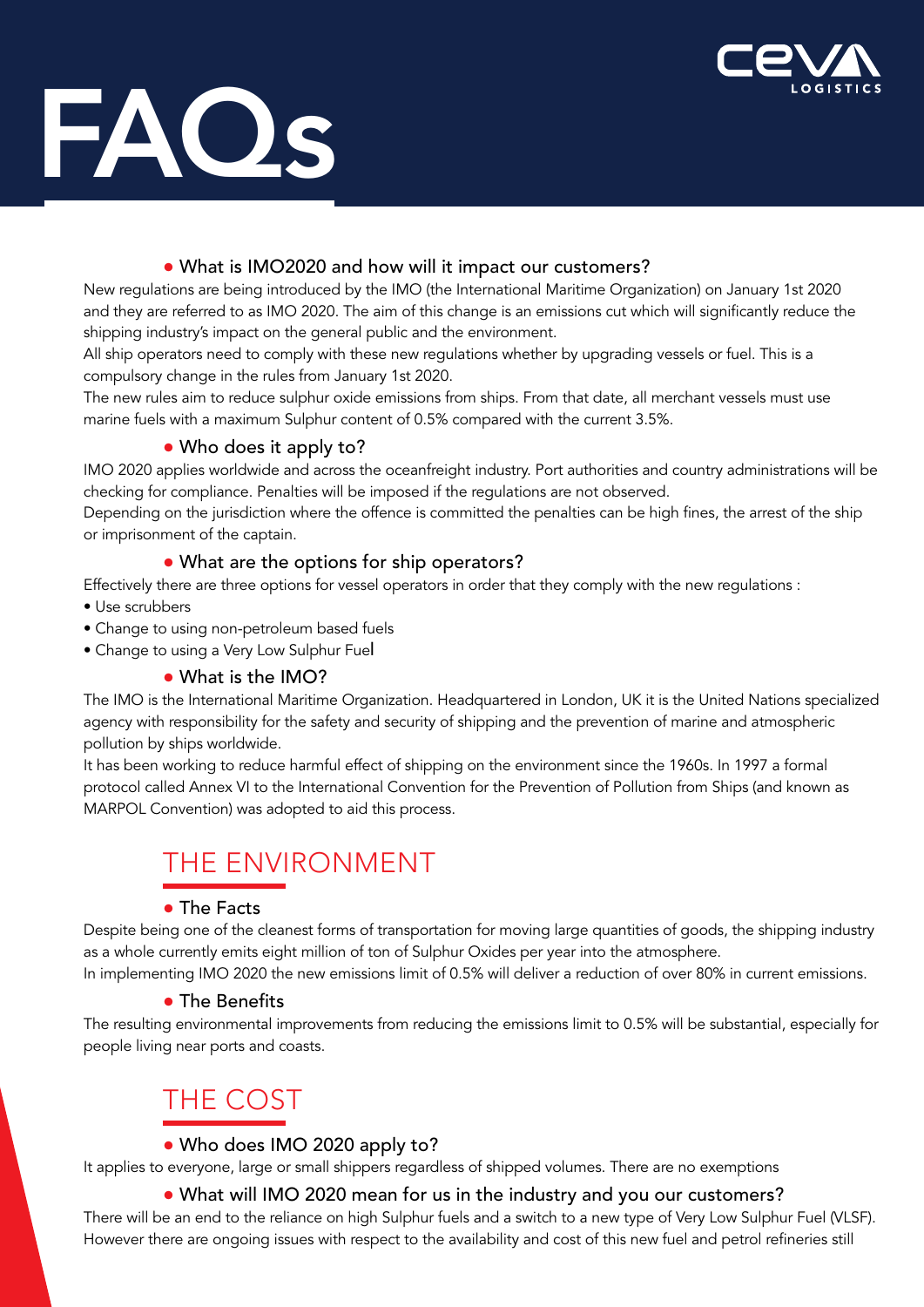

## FAQs

have to adapt their facilities to cater to it. There may also be additional supply chain delivery costs, all of which will be passed on to the customer.

Some operators will choose other options which enable them to comply such as using scrubbers to remove pollutants from a vessel's exhaust. However this is an expensive process and will also increase operating costs which will be passed on. A third option is a switch to Liquid Natural Gas (LNG) or other non-petroleum based fuels. The infrastructure to do this is currently limited but new vessels coming on stream are likely to be equipped in order that they can operate with LNG. Our parent company, the shipping line CMA CGM has already ordered new vessels for delivery in Q2 of 2020 which will be LNG powered.

As a result of IMO 2020 it is certain there will be a significant impact on the overall prices of container transportation and on freight rates. This will start to come into effect from Q4 of 2019.

Therefore long term agreements for both full and part container loads will include the price adjustment method known as the Bunker Adjustment Fee (BAF). This is and will continue to be a clearly identified charge – see below.

### • How will CEVA deal with these additional costs?

CEVA is already working on a raft of measures to assist and advise its customers about the new regulations and the cost impact on them.

In simple terms:

• For the Pyramid Lines BAF, the fuel of Reference will change from IFO380CST to LSFO 0,5%

#### A. For customer having a quarterly BAF = the impact of IMO 2020 will be reflected in the Q1 2020 Pyramid Lines.

- Fuel reference HSFO 3.50% will be replaced by VLSFO 0.50%
- BAF Q1 2020 will be based on average price of VLSFO 0.50% of September/October/November 2019
- BAF amounts per trade will be then updated on a quarterly basis as per below:
- BAF = VLSFO 0.50% PRICE PER TON x TRADE COEFFICIENT

In any cases where CEVA is being charged by carriers IMO2020 charge in Q4 of 2019, this will be billed back to back to the customers.

#### B. For the Spot Market, IMO 2020 will be billed as per CEVA's outlay to the carrier.

#### • Can I choose to buy your services on vessels which only use a specified fuel type?

CEVA does not differentiate whether a vessel operator has invested in ships powered by LNG propulsion, operates using VLSFs or has installed scrubbers. We will provide information to customers about which ways vessels we use to carry your goods are IMO 2020 compliant. Transparency is an important part of the process.

### • What other charges are there?

Customers may also be aware of the Low Sulphur Surcharge. In the dedicated Environmental Control Areas (ECAs) of northern Europe, North America and parts of Asia the use of even cleaner fuels than those being implemented under IMO 2020 are mandatory. This has a Sulphur content of 0.1% and is more expensive and priced separately. The Low Sulphur Surcharge is charged wherever this fuel is used

### • What are the overall impacts and risks?

There has been a high level of uncertainty over the implementation of IMO 2020 with concerns expressed about the availability of new fuels and pricing. We cannot provide a 100% accurate guide to what will happen as there are multiple factors outside CEVA Logistics' control. (Geopolitical events, sanctions, OPEC decisions, the price of fuels and fuel products etc.).

However it is certain that there will be increased costs when compared to the existing operating methods and fuels. These will impact CEVA customers in different ways and you should contact your local CEVA representative who will be able to supply you with full information for your locality.

We aim to provide you with all new information in an open and transparent way in order that the new IMO 2020 rules and regulations have as minimum effect as possible on your business. By doing this and by reacting early to these changes we believe the impact on the supply chain can be kept to a minimum.